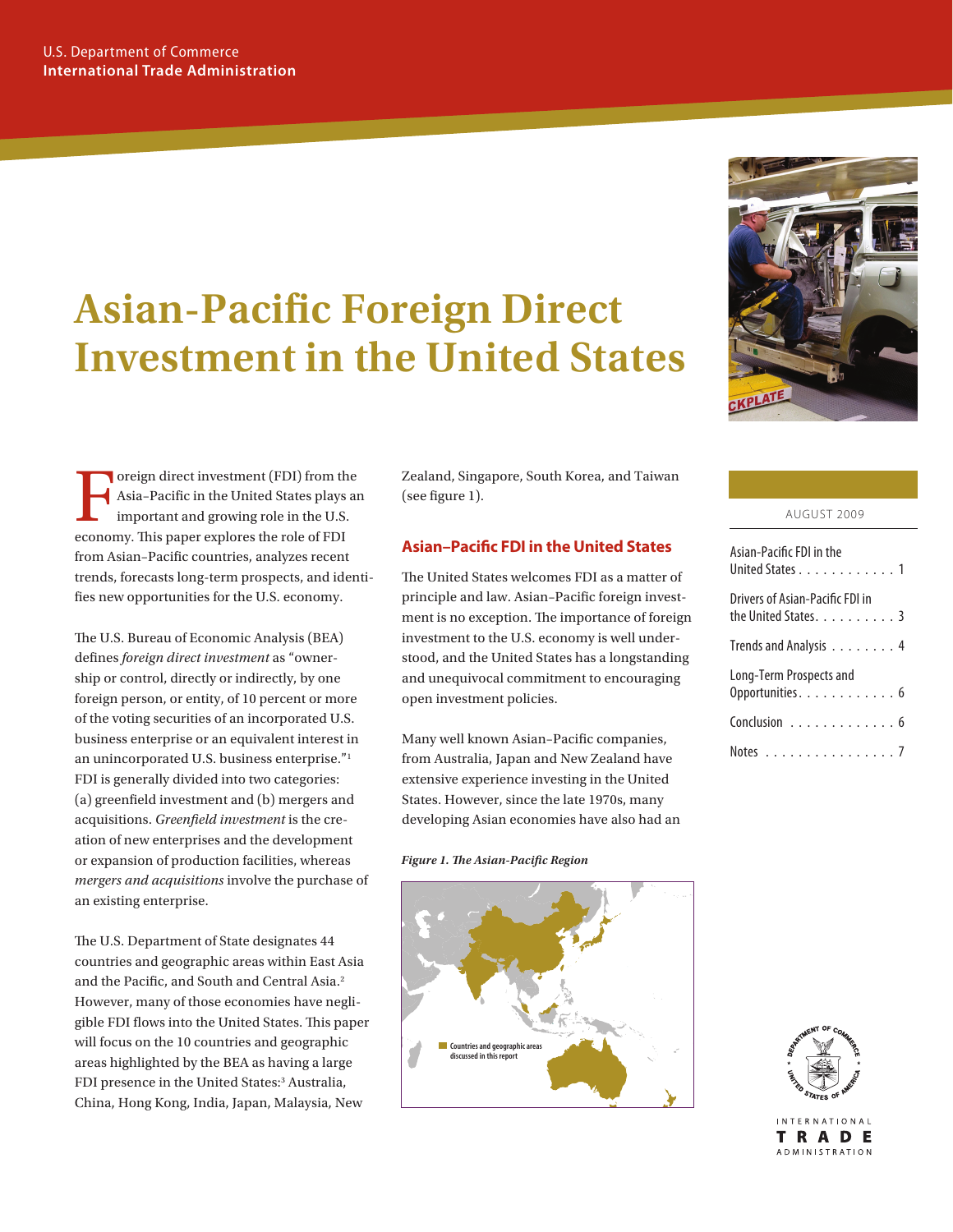established presence. More than 20 years ago, Santee Corporation (China) was manufacturing printers in New Hampshire, and Interface Electronics (India) began making office computers in Michigan.<sup>4</sup> During that same time, Gold Star Company (South Korea) was producing color televisions in Alabama, and International Reinforced Plastics (Taiwan) was manufacturing plastic products in South Carolina.<sup>5</sup>

Today, Asian–Pacific companies employ more than 788,000 American workers. That amount is equivalent to the combined working population of Boston and San Francisco.<sup>6</sup> The jobs are high paying, offering on average of \$68,000 in annual compensation. Furthermore, Asian–Pacific firms annually spend \$4.6 billion on research and development in the United States and generate \$61 billion in U.S. exports.

Between 2003 and 2008, Asian–Pacific greenfield investments created approximately 130,000 jobs in the United States.7 For example, in November 2007, Hanjin Shipping (South Korea) announced plans to establish a \$360 million container terminal in Florida, creating more than 1,600 jobs. One month earlier, Tata Consultancy Services (India) opened a software development and delivery center in Ohio, creating 1,000 jobs.<sup>8</sup> In February 2007, Toyota (Japan) announced plans to invest \$1.3 billion in an automobile manufacturing plant in Mississippi, creating 2,000 jobs. 9

In 2008, Asian–Pacific foreign investment accounted for 16 percent of the total FDI position in the U.S. economy. The majority FDI position is still dominated by Europe, accounting for 71 percent of total FDI in the United States. Other regional FDI positions include Canada (10 percent), Latin America (2 percent), the Middle East (1 percent), and Africa (less than 1 percent) (see figure 2).

Japan accounts for 70 percent of the Asian– Pacific FDI position in the United States. This is followed by Australia (17 percent), South Korea (4 percent), and Singapore (3 percent). Hong Kong accounts for only 1 percent of the Asian–Pacific

*Figure 2. Global FDI Position in the United States*



Source: BEA, "International Economic Accounts: Operations of Multinational Companies," 2008, *www.bea.gov*.

FDI position in the United States. However, a vast majority of Hong Kong's FDI in the United States is rerouted through companies based in other countries. Although Hong Kong's cumulative investment position in the United States was only \$3.2 billion in 2007, the number expands to nearly \$28 billion when rerouted investments are considered.10 That amount would make Hong Kong the third-largest Asian–Pacific investor in the United States, at 8 percent. No other Asian– Pacific economy comes close to that amount of foreign investment through third countries.

Briefly switching from cumulative investment position data to examine annual FDI flows, Japanese companies invested \$35.7 billion in the United States in 2008, which accounted for 63 percent of all Asian–Pacific investments that year. Australian companies followed with \$15.6 billion, India with \$1.7 billion, and Singapore with \$1.4 billion.





Companies," 2008, *www.bea.gov*.

*"Asian-Pacific companies employ more than 788,000 American workers. That amount is equivalent to the combined working population of Boston and San Francisco."*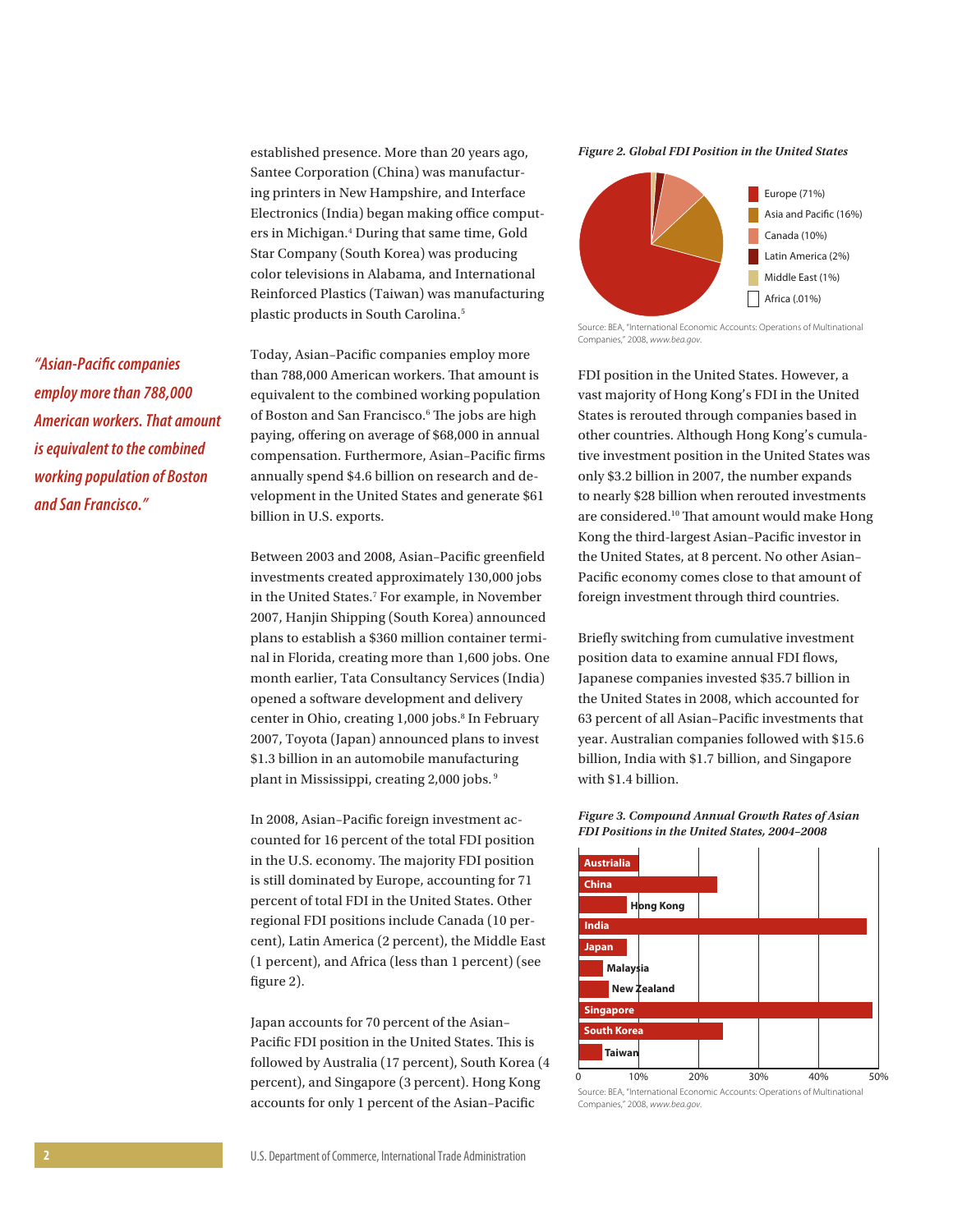From 2004 to 2008, the FDI position of the Asia– Pacific in the United States grew by an average of 10 percent a year.<sup>11</sup> This growth was slightly faster than the global average of 8 percent. However, all growth in the region is not equal. During that time, investment from Singapore expanded by an annual average of 49 percent. Singapore was closely followed by India (48 percent), South Korea (24 percent), and China (23 percent) (see figure 3).

While Asian–Pacific companies have invested approximately \$368 billion in the United States, U.S. companies have a much larger stake in the Asia– Pacific region. In 2008, the net U.S. FDI position in the Asia–Pacific was nearly \$492 billion, which accounted for approximately 16 percent of cumulative U.S. direct investment abroad. Although that position shows a clear trend in the aggregate, Japanese investment in the United States still dramatically outweighs U.S. investment in Japan.12 In 2008, Japanese cumulative direct investment in the United States was more than triple the U.S. cumulative investment in Japan.

## **Drivers of Asian–Pacific FDI in the United States**

To understand the dynamics behind Asian– Pacific FDI in the United States, it is important to first explore the factors that make the United States a logical location to invest. Financial markets, taxation, trade policies, and the business cycle all play a role in foreign companies' investment decisions.<sup>13</sup> In general, three motivating factors drive FDI: access to innovation, markets, and resources.<sup>14</sup>

**Innovation.** Asian–Pacific firms invest in the United States because the economy is a center for global innovation. Peer Michael Schatz, chief executive officer of Qiagen, a German biotech firm, commented, "The difference between the U.S. and Europe is that the U.S. has stellar science and a rapid rate of innovation and transferring that technology to the market for commercial purposes."15 In his assessment, "no other country comes close."16 According to the

National Defense Research Institute at the RAND Corporation, 40 percent of the world's research and development expenditures are made in the United States.17 Furthermore, the United States employs nearly three-fourths of the living Nobel laureates, publishes more than 60 percent of the world's "highly cited publications," and creates nearly 40 percent of the "patented new technology" within the Organization for Economic Cooperation and Development.18 Since 2000, the United States has been home to more Nobel laureates in the sciences than all other countries combined.19 Moreover, according to the *Times* Higher Education Supplement, 11 of the top 15 universities in the world are in the United States.<sup>20</sup>

**Markets.** One of the most important factors driving Asian–Pacific investment is the size of the U.S. market. Many Asian–Pacific companies establish operations in the United States to be closer to their suppliers and customers in a dynamic market. The United States accounts for 42 percent of the global consumer goods market,<sup>21</sup> with a disposable income of approximately \$32,000 per person. In a survey conducted with chief executive officers and presidents of Asian– Pacific manufacturing firms in the United States, the most significant factor that drove investment decisions was the "extremely large U.S. market."<sup>22</sup> That factor was followed by "general need for growth" and "need to be closer to customers in order to give better service."23

**Resources.** In many cases, Asian–Pacific companies do not invest in the United States solely to minimize the cost of inputs, such as labor, natural resources, or transportation, even though such costs are an important factor in the decision-making process.<sup>24</sup> For example, the U.S. economy has a highly productive and adaptable workforce. According to a 2007 International Labor Organization report, "the U.S. still leads the world by far in labor productivity per person employed in 2006."25 Furthermore, "the report also shows that the productivity gap between the U.S. and most other developed economies continued to widen."26 The United States also has the

*"Since 2000, the United States has been home to more Nobel laureates in the sciences than all other countries combined."*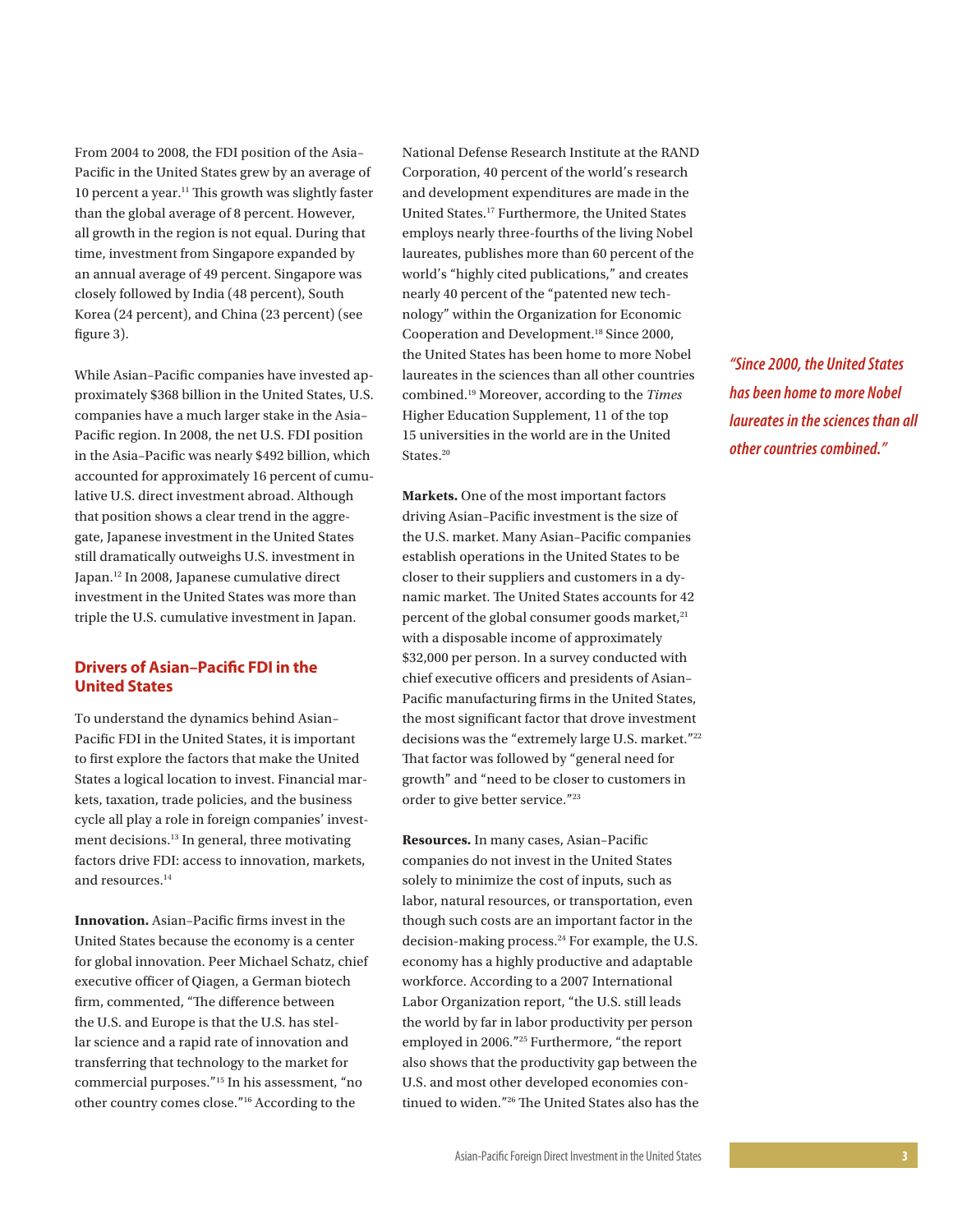largest paved roadway system, railway network, and number of airports in the world.<sup>27</sup> According to air cargo volume, 3 of the top 10 airports are in the United States, including Memphis International Airport, the busiest cargo airport in the world.<sup>28</sup>

Openness and transparency of the U.S. economy is particularly important to Asian–Pacific investors.29 As companies seek to diversify their operations geographically, the United States ensures a highly competitive yet notably fair system. The high quality and fairness of the U.S. legal system overall is widely recognized as one of the country's greatest strengths. This outlook is not just a domestic view, but is also recognized internationally.30 The overall high quality of the U.S. legal system is reinforced by its open investment policy, which is based on the principle of national treatment. With very few exceptions, foreign investors and their companies are treated the same as domestic firms in the United States. Many Asian–Pacific companies often operate in environments that are much less transparent and predictable. Although no system is perfect in all respects, the United States is justifiably proud of the overall high quality of its legal system and the level of protection that it provides to international investment in its territory.

## **Trends and Analysis**

Since 2000, Asian–Pacific outbound FDI has grown rapidly. Between 2000 and 2007, India has led the region with a 41 percent average annual growth. India is followed by Malaysia (18 percent), China (17 percent), Australia (16 percent), Hong Kong (13 percent), and Singapore  $(13$  percent) (see figure 4).<sup>31</sup>

During this time, the United States received about 13 percent of global Asian–Pacific investments.32 Approximately 43 percent of all Japanese FDI is located in the United States. Japan is followed by South Korea (20 percent), Australia (18 percent), India (10 percent), New Zealand (10 percent), and Singapore (7 percent).33 In comparison, other Asian–Pacific economies, such as

#### *Figure 4. Compound Annual Growth Rates of Outbound FDI from Asia, 2000–2007*



Source: United Nations Conference on Trade and Development, Foreign Direct Investment database, *www.unctad.org*.

China, Hong Kong, and Malaysia, have between 3 and less than 1 percent of their outbound FDI position in the United States.

Much of the remaining outbound Asian–Pacific FDI remains within the region.<sup>34</sup> However, as many developing Asian–Pacific economies continue to seek opportunities abroad, the United States should expect large increases of FDI flows, especially from China and India, which are currently the 3rd- and 12th-largest economies, respectively, in the world. As those developing nations continue to grow, their FDI flows in the United States may begin to reflect those of more developed nations. For example, Japan is the second-largest economy in the world and the second-largest investor in the United States. Similar correlations are also found for Germany (fourthlargest economy and fifth-largest investor), France (fifth-largest economy and seventh-largest investor), and the United Kingdom (sixth-largest economy and the largest investor).

Furthermore, academic theory on FDI<sup>35</sup> implies that China and India may be on the cusp of significantly increasing their FDI outflows to the United States. As economic growth continues, models predict that developing nations will begin to push investment outward—eventually becoming net outward investors (see figure 5).36

*" Openness and transparency of the U.S. economy is particularly important to Asian-Pacific investors. . . . [T]he United States ensures a highly competitive yet notably fair system."*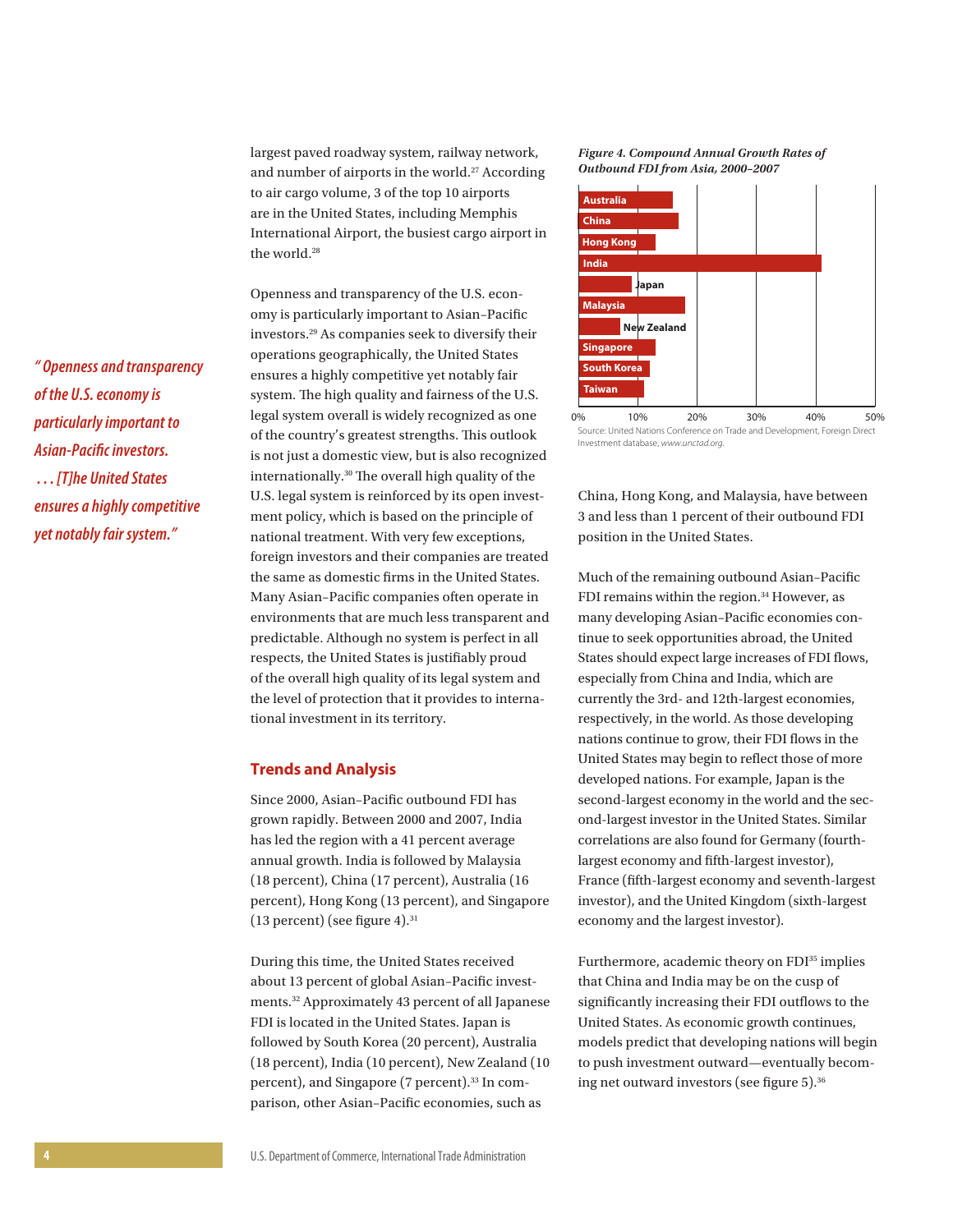*Figure 5. The Investment Development Path*



Source: Source: Based on John H. Dunning, "Explaining the International Direct Investment Position of Countries: Toward a Dynamic and Development Approach," *Weltwirtschaftliches Archiv* 117 (1981): 30–64.

For example, after Japan rebuilt its economy after the World War II, Japanese investors began to slowly expand operations in the United States during the 1960s and 1970s. As Japan's economy grew, so did its investments in the United States. In the 1980s, Japan eventually became the largest investor in the United States. The Chinese and Indian governments have already implemented policies to promote outward investment. China has implemented a "go out" policy to support outbound FDI, while India has eased outward investment restrictions and has made debt funding more available.37

Currently, Asian–Pacific FDI in the United States is focused in several sectors. The largest sector is wholesale trade (34 percent), which is followed by manufacturing (29 percent), other industries (16 percent), finance (except depository institu-

#### *Figure 6. Sector Breakdown of Asian FDI in the United States*



Source: BEA, "International Economic Accounts: Operations of Multinational Companies," 2008, *www.bea.gov*.

tions) and insurance (8 percent), real estate (5 percent), retail trade (5 percent), and professional services (2 percent) (see figure 6).

*Wholesale trade* is defined as, "establishments engaged in wholesaling merchandise, generally without transformation, and rendering services incidental to the sale of merchandise."38 The concentration of Asian–Pacific FDI in wholesale trade is distinct among global trends. Internationally, 14 percent of all investment in the United States is in that sector. In contrast, approximately 88 percent of China's FDI position in the United States is in wholesale trade. China is followed by Hong Kong (45 percent), New Zealand (43 percent), and Japan (42 percent). Because many Asian–Pacific economies depend heavily on trade with the United States, their concentration in that sector is understandable. Asian–Pacific firms may open U.S. subsidiaries in that sector to gain a foothold in the U.S. market. The high concentration in wholesale trade also reveals a great deal of room for Asian–Pacific FDI to grow as it diversifies beyond the sector.

However, investment from India has taken a different path. Although very little of India's investment position in the United States is in wholesale trade, more than 64 percent is located in professional services. This difference may be because of the comparative strengths of the Indian economy. Although China's focus on manufacturing may necessitate investment in U.S. wholesale trade, India's strengths in services (including back office operations) may be driving investment in U.S. professional services.

Between 2003 and 2008, Japanese companies made the greatest number of Asian–Pacific greenfield investments (421 projects valued at \$24.1 billion).<sup>39</sup> Japan was followed by India (118 projects valued at \$5.3 billion), South Korea (107 projects valued at \$14 billion), Australia (76 projects valued at \$10.5 billion), and China (60 projects valued at \$2 billion).40

Japan's greenfield projects focused on automotive components, while Indian companies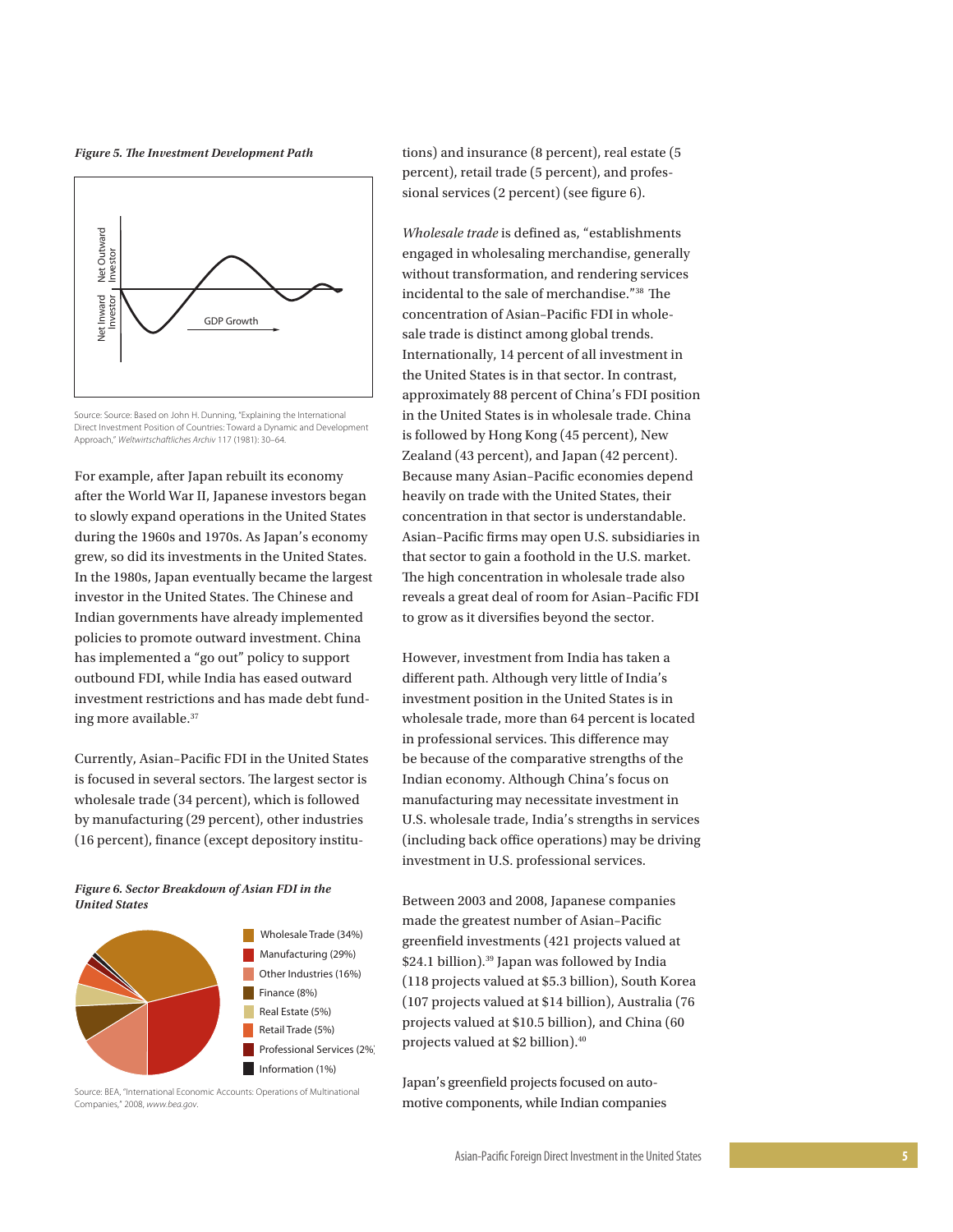concentrated on software, financial services, and pharmaceuticals. Many of South Korea's greenfield investments, like those of Japan, were in automotive components. However, Australian firms focused on coal, oil, natural gas, and construction materials, while Chinese companies concentrated on the automotive original equipment manufacture and industrial machinery sectors.

## **Long-Term Prospects and Opportunities**

Although much focus has been placed on the current global financial crisis, a long-term perspective must be maintained. FDI is, by nature, a long-term commitment, and the United States continues to have the best risk-adjusted return on investment.

Companies invest in the United States because it is the largest single-country economy in the world, and its labor pool is one of the best educated, most productive, and most innovative. The United States is a global leader in science and technology and a center for innovation. Creativity is rewarded and safeguarded by a strong intellectual property rights protection and enforcement regime.

Asian–Pacific FDI is expected to increase in the United States during the next 10 years—both in absolute dollar levels and as a share of the region's investments worldwide. China and India will likely be significant contributors to that trend.

Asian–Pacific sovereign wealth funds, though not a new phenomenon, will also play a growing role in FDI flows. Because of substantial trade surpluses, several Asian–Pacific economies have accumulated significant savings and are now searching for opportunities to earn a higher rate of return. Although the lack of transparency and the large size of the funds have elicited some apprehension, the U.S. government has the mechanisms in place to review foreign investment transactions that may affect national security.<sup>41</sup> Sovereign wealth funds are traditionally long-term investors that have not been highly leveraged, and may provide another

source of Asian–Pacific FDI into the United States. Currently, 14 Asian economies have established funds that combined total over \$1 trillion.42 Those economies are Australia, Brunei Darussalam, China, Hong Kong, Kazakhstan, Kiribati, Malaysia, New Zealand, Papua New Guinea, Singapore, South Korea, Taiwan, Timor-Leste, and Vietnam.

In light of the trends, U.S. federal, state, and local governments; domestic business organizations; and international investors must work together to facilitate investment and assuage pressures that may arise within this dynamic relationship. Invest in America plays an important role in managing the relationships by serving as the primary U.S. government mechanism for coordinating federal inward investment promotion. The program focuses on outreach to foreign governments and investors, on support for state governments' investment promotion programs, and on addressing business climate concerns of international investors. Bilateral links, such as the U.S.–Japan Investment Dialogue, investment chapters of free trade agreements, and bilateral investment treaties, also play an important role in strengthening investment linkages.

The United States is unique within the global investment community with regard to the number, scope, and leading role that states play in FDI promotion. Furthermore, many regional and local economic development agencies also work to attract and facilitate international investment. Those agencies have played and will continue to play an important role in ensuring strong relationships with Asian–Pacific foreign investment partners.

## **Conclusion**

Asian–Pacific FDI plays a critical role in the U.S. economy. Asian–Pacific companies employ thousands of American workers in the United States and contribute to domestic economic growth. While many Asian–Pacific firms open operations in the United States to expand within the U.S. market, factors such as labor productivity,

*"Asian-Pacific FDI is expected to increase in the United States during the next 10 years. . . . China and India will likely be significant contributors to that trend."*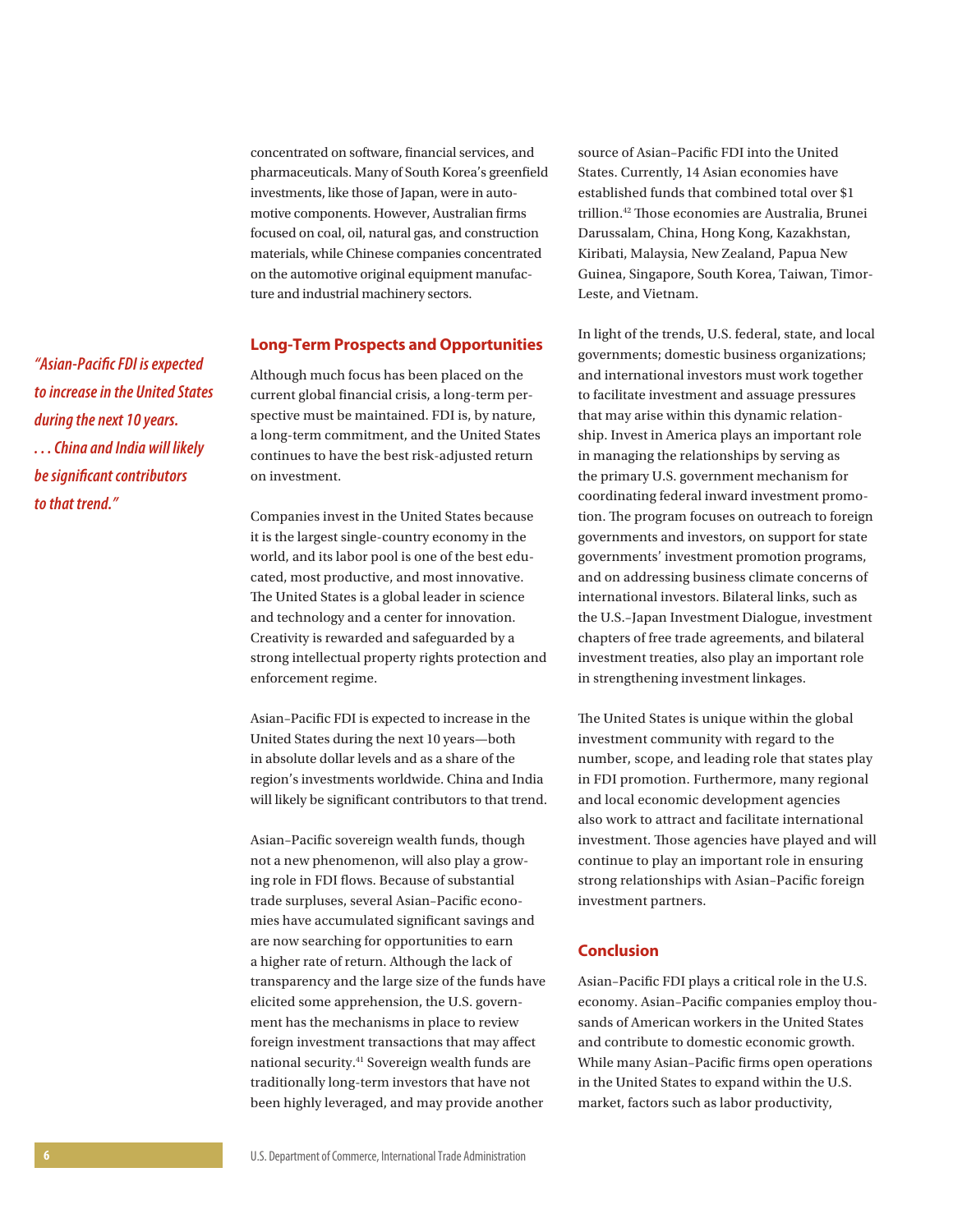innovation, and infrastructure also play a role. The United States is home to many existing Asian–Pacific investments abroad, and this trend is likely to continue in the long term. Moreover, as large Asian–Pacific economies such as China and India continue to develop and globalize, their FDI flows to the United States are expected to significantly increase. As this occurs, the United States is prepared at the local, state, and national levels to welcome and facilitate these job-creating capital flows into the economy.

#### **Notes**

1 BEA, "Glossary," *www.bea.gov/glossary* .

2 Department of State, "Regions," *www.state.gov/countries* .

3 BEA, "Foreign Direct Investment in the U.S.: Balance of Payments and Direct Investment Position Data," *www.bea.gov/ international/di1fdibal.htm*. Unless otherwise noted, all data in this paper are from this source. Although the information provided by the BEA is highly accurate, FDI figures may be more conservative than actual inflows because of (a) the BEA's definition of FDI and (b) the methods used to collect data from foreign investors.

4 Bindu J. Vyas, "Foreign Direct Investments from Developing Economies in the United States: Magnitude, Characteristics, Motives, and Location Choice of Manufacturing Plants," dis sertation, Rutgers University, 2000, pp. 103–4.

5 Ibid.

6 U.S. Census Bureau, "Fact Sheet for San Francisco City and Boston City," *www.census.gov* .

- 7 fDi Markets, "Online Database," *www.fdimarkets.com* .
- 8 Ibid.
- 9 Ibid.

10 BEA, "Foreign Direct Investment in the United States Tables," *Survey of Current Business* (September 2008), p. 120, Table 17.

 $11$  This growth was calculated using the compound annual growth rate. Unless otherwise noted, all average annual growth rate calculations use this method.

<sup>12</sup> U.S. Department of Commerce, "U.S.-Japan Direct Investment Statistics," *www.mac.doc.gov/japan/statistics/ invest.htm* .

<sup>13</sup> Edward M. Graham and Paul R. Krugman, "Sources of Growth," in *Foreign Direct Investment in the United States*, 3rd ed. (Washington, D.C.: Peterson Institute for International Economics, 1996).

14 Michael Kaiser and Joshua Timberlake, "Still the Land of Opportunity?" Location USA, July 2008, *www.locationusa.com/ UnitedStatesSiteSelection/jul08/decision-criteria-investing-in-USA.shtml*.

 $^{\rm 15}$  Jeff Israely and William Boston, "The Great American Yard Sale," *Time*, August 14, 2008, *www.time.com/time/magazine/ article/0,9171,1832861-1,00.html* .

 $^{17}$  RAND Corporation, "Is the United States Losing Its Edge in Science and Technology?" *www.rand.org/pubs/research\_*

*briefs/2008/RAND\_RB9347.pdf*.

18 Ibid.

<sup>20</sup> *Times* Education Supplement, "World University Rankings 2008," *www.timeshighereducation.co.uk/hybrid. asp?typeCode=243.*

21 Research by Credit Suisse, China Research Office, with relevant article reference at *www.chinadaily.com.cn/bizchi na/2007-03/24/content\_835594.htm* .

22 Vyas, "Foreign Direct Investments from Developing Economies in the United States," p. 160.

 $23$  Ibid.

25 International Labor Organization, "New ILO Report Says U.S. Leads the World in Labour Productivity, Some Regions Are Catching Up, Most Lag Behind," press release, September 2, 2007, *www.ilo.org/global/About\_the\_ILO/Media\_and\_public\_ information/Press\_releases/lang--en/WCMS\_083976/index. htm* .

27 Central Intelligence Agency, "The World Factbook," 2008, *https://www.cia.gov/library/publications/the-world-factbook/ index.html* .

28 Airports Council International, "Cargo Traffic 2008 Preliminary," *www.airports.org/cda/aci\_common/ display/main/aci\_content07\_c.jsp?zn=aci& cp=1-5-212-219-227\_666\_2\_\_* .

29 Vyas, "Foreign Direct Investments from Developing Economies in the United States," p. 166.

30 World Bank, *Doing Business 2009: Comparing Regulation in 181 Economies* (Washington, D.C.: Palgrave Macmillan and World Bank, 2008).

<sup>31</sup> United Nations Conference on Trade and Development, Foreign Direct Investment database, *www.unctad.org* .

<sup>32</sup> This number was derived by comparing the global FDI outflow stock of each country as listed in the FDI database from United Nations Conference on Trade and Development with the inbound FDI position of each country as listed by the BEA, "Foreign Direct Investment in the U.S." Although this compari son has its limitations, it does provide some insight on where the investments are located.

33 Ibid.

34 Alan Rugman and Chang Hoon Oh, "Friedman's Follies: Insights on the Globalization/Regionalisation Debate," *Business and Politics* 10, no. 2 (2008): 1222.

<sup>35</sup> See the Investment Development Path Theory by John H. Dunning in, "Explaining the International Direct Investment Position of Countries: Toward a Dynamic and Development Approach," *Weltwirtschaftliches Archiv* 117 (1981): 30–64.

36 Vyas, "Foreign Direct Investments from Developing Economies in the United States," pp. 32–33

37 Alina Bakunina, "India's New M&A Mantra," *Far Eastern Economic Review* 171 (January/February 2008): 1.

38 North American Industry Classification System Association, "Wholesale Trade," *www.naics.com/censusfiles/NDEF42. HTM#N42* .

39 fDi Markets, "Online Database," *www.fdimarkets.com* .

41 See the description of the Committee of Foreign Investment in the United States at *www.ustreas.gov/offices/internationalaffairs/cfius/*.

42 Deutsche Bank Research, "Sovereign wealth funds state investments on the rise," September 10, 2007, *www. dbresearch.com/PROD/DBR\_INTERNET\_EN-PROD/ PROD0000000000215270.PDF*; and Sovereign Wealth Fund Institute, "Fund Rankings," June 2009, *www.swfinstitute.org/ funds.php* .

Photo on page 1 © Toyota Motor Sales U.S.A., Inc.

<sup>16</sup> Ibid.

<sup>19</sup> Analysis of Nobel Foundation data, *http://nobelprize.org* .

<sup>24</sup> Ibid.

<sup>26</sup> Ibid.

<sup>40</sup> Ibid.